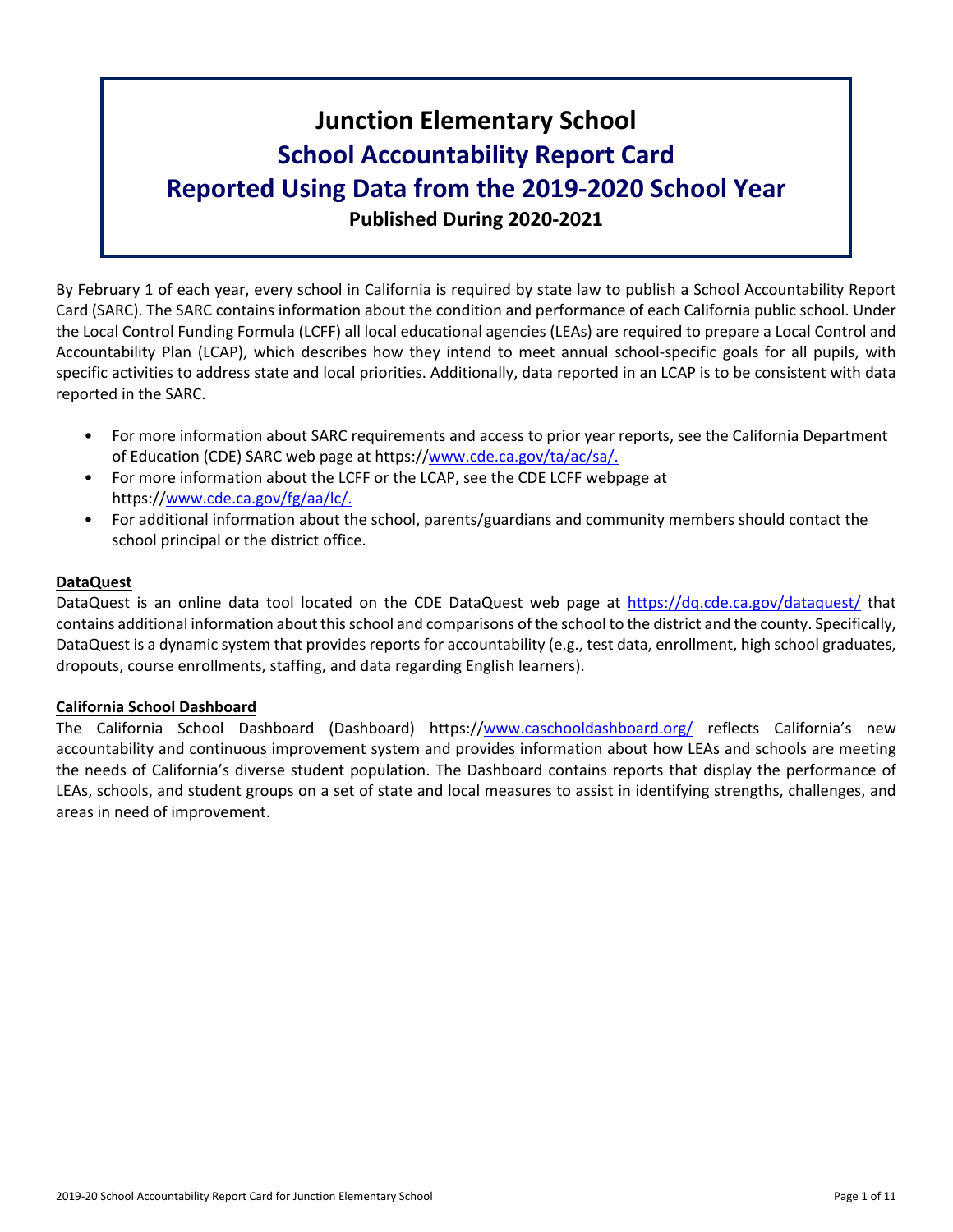# **About This School**

## **School Contact Information (School Year 2020-2021)**

| <b>Entity</b>                            | <b>Contact Information</b> |
|------------------------------------------|----------------------------|
| <b>School Name</b>                       | Junction Elementary School |
| <b>Street</b>                            | 2150 Ellison Dr.           |
| City, State, Zip                         | Roseville, CA 95747        |
| <b>Phone Number</b>                      | 916-771-1860               |
| Principal                                | Julia Mochrie              |
| <b>Email Address</b>                     | jmochrie@rcsdk8.org        |
| Website                                  | junction.rcsdk8.org        |
| <b>County-District-School (CDS) Code</b> | 31669100116624             |

## **District Contact Information (School Year 2020-2021)**

| <b>Entity</b>        | <b>Contact Information</b>     |
|----------------------|--------------------------------|
| <b>District Name</b> | Roseville City School District |
| <b>Phone Number</b>  | $(916)$ 771-1600               |
| Superintendent       | Derk Garcia                    |
| <b>Email Address</b> |                                |
| Website              | www.rcsdk8.org                 |

## **School Description and Mission Statement (School Year 2020-2021)**

Junction's mission is to develop life-long learners, one child at a time, through a nurturing, academic community. Our goal is that children will develop a positive self-concept, leadership skills, and a love of learning. Our staff maintains a high level of academic rigor while providing differentiated instruction to support all students continuous growth. Our staff works in professional learning teams to create and develop high quality learning experiences for our students. Staff are trained on and use research based curriculum and instructional strategies to serve the needs of all students. Staff utilizes educational technology to promote critical thinking, communication, collaboration, and creativity.

Our staff works to create a safe and positive learning environment for all. Junction has implemented a school wide system for Positive Behavior Intervention and Supports (PBIS), which establishes clear behavior expectations, recognizes and reinforces positive behaviors, and provides additional behavior support when necessary. Junction staff also works to support students in becoming also lifelong leaders. Staff incorporate instruction on integrity, goal setting, being mindful of others, working together, and being proud of personal accomplishments in the classroom. Students learn to take ownership of their learning and behavior, becoming the leader of their own lives, and impact their community by taking leadership roles within the classroom and school.

Junction students have the opportunity to participate in a variety of leadership and visual/performing arts opportunities, including Drama Club, Choir, a dance program, leadership teams, charity events, and after school programs.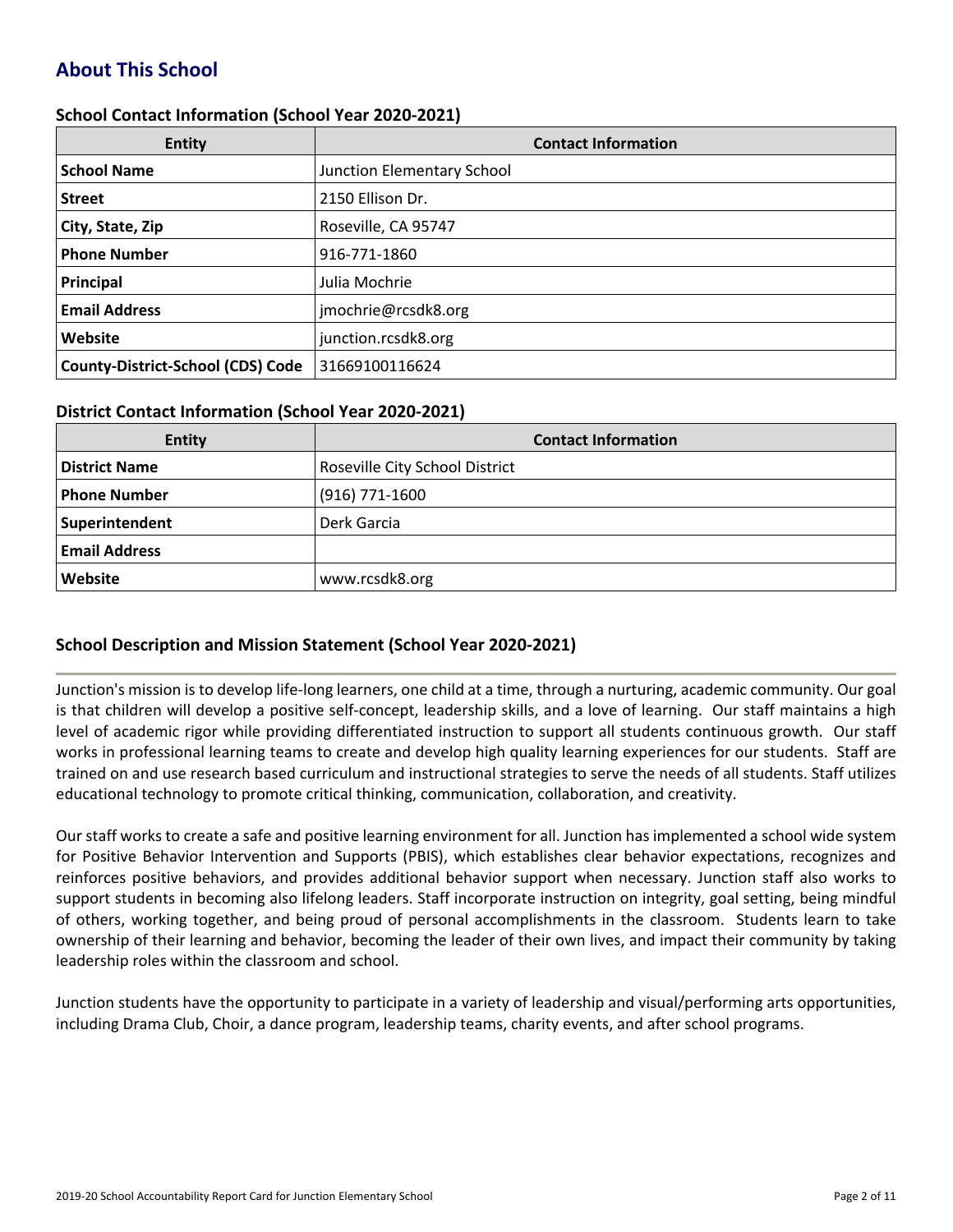## **Student Enrollment by Grade Level (School Year 2019-2020)**

| <b>Grade Level</b>      | <b>Number of Students</b> |
|-------------------------|---------------------------|
| Kindergarten            | 161                       |
| Grade 1                 | 99                        |
| <b>Grade 2</b>          | 108                       |
| Grade 3                 | 139                       |
| Grade 4                 | 126                       |
| Grade 5                 | 129                       |
| <b>Total Enrollment</b> | 762                       |

## **Student Enrollment by Student Group (School Year 2019-2020)**

| <b>Student Group</b>                   | <b>Percent of Total Enrollment</b> |
|----------------------------------------|------------------------------------|
| <b>Black or African American</b>       | 2.8                                |
| American Indian or Alaska Native       | 0.3                                |
| Asian                                  | 10.1                               |
| Filipino                               | 14.4                               |
| <b>Hispanic or Latino</b>              | 11.7                               |
| Native Hawaiian or Pacific Islander    | 0.1                                |
| White                                  | 51.2                               |
| <b>Two or More Races</b>               | 9.1                                |
| <b>Socioeconomically Disadvantaged</b> | 10.9                               |
| <b>English Learners</b>                | 5.5                                |
| <b>Students with Disabilities</b>      | 11.7                               |
| <b>Foster Youth</b>                    | 0.3                                |
| <b>Homeless</b>                        | 0.1                                |

# **A. Conditions of Learning**

## **State Priority: Basic**

The SARC provides the following information relevant to the State priority: Basic (Priority 1):

- Degree to which teachers are appropriately assigned and fully credentialed in the subject area and for the pupils they are teaching;
- Pupils have access to standards-aligned instructional materials; and
- School facilities are maintained in good repair

## **Teacher Credentials**

| <b>Teachers</b>                                                    |          | <b>School</b><br>2019-20 | <b>School</b><br>2020-21 | <b>District</b><br>2020-21 |
|--------------------------------------------------------------------|----------|--------------------------|--------------------------|----------------------------|
| With Full Credential                                               | 27       | 29                       | 28                       | 478                        |
| <b>Without Full Credential</b>                                     | $\Omega$ |                          |                          |                            |
| Teaching Outside Subject Area of Competence (with full credential) |          |                          |                          | 48                         |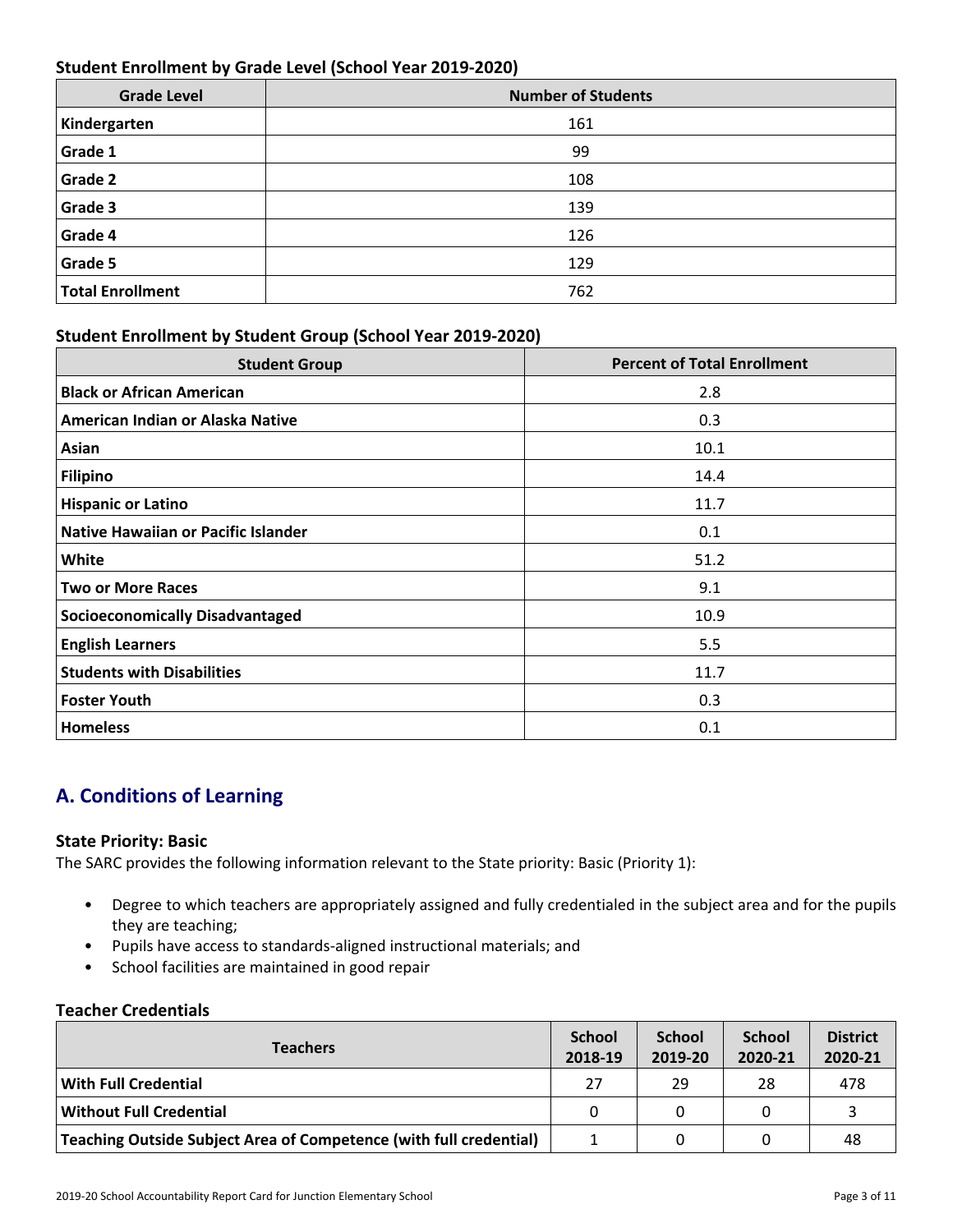## **Teacher Misassignments and Vacant Teacher Positions**

| <b>Indicator</b>                               | 2018-19 | 2019-20 | 2020-21 |
|------------------------------------------------|---------|---------|---------|
| Misassignments of Teachers of English Learners |         |         |         |
| Total Teacher Misassignments*                  |         |         |         |
| Vacant Teacher Positions                       |         |         |         |

Note: "Misassignments" refers to the number of positions filled by teachers who lack legal authorization to teach that grade level, subject area, student group, etc. \*Total Teacher Misassignments includes the number of Misassignments of Teachers of English Learners.

## **Quality, Currency, Availability of Textbooks and Other Instructional Materials (School Year 2020-2021)**

#### **Year and month in which data were collected:** 9/10/20

Roseville City Elementary held a public hearing on September 6, 2018, and determined that each school within the district had sufficient and good quality textbooks, instructional materials, or science lab equipment pursuant to the settlement of Williams vs. the State of California. All students, including English learners, are given their own individual standards-aligned textbooks or instructional materials, or both, in core subjects for use in the classroom and to take home. Textbooks and supplementary materials are adopted according to a cycle developed by the California Department of Education, making the textbooks used in the school the most current available. Materials approved for use by the State are reviewed by all teachers and a recommendation is made to the School Board by a selection committee composed of teachers and administrators. All recommended materials are available for parent examination at the district office prior to adoption.

| <b>Subject</b>                | <b>Textbooks and Other Instructional</b><br><b>Materials/year of Adoption</b> | <b>From Most</b><br>Recent<br><b>Adoption?</b> | <b>Percent Students</b><br><b>Lacking Own</b><br><b>Assigned Copy</b> |
|-------------------------------|-------------------------------------------------------------------------------|------------------------------------------------|-----------------------------------------------------------------------|
| <b>Reading/Language Arts</b>  | <b>Benchmark</b>                                                              | Yes                                            | O                                                                     |
| <b>Mathematics</b>            | Houghton Mifflin 2015                                                         | <b>Yes</b>                                     | 0                                                                     |
| <b>Science</b>                | Science MacMillan/ McGraw Hill 2008                                           | Yes                                            | 0                                                                     |
| <b>History-Social Science</b> | History/Social Science<br>Pearson Scott Foresman 2007                         | Yes.                                           | 0                                                                     |

Note: Cells with N/A values do not require data.

## **School Facility Conditions and Planned Improvements**

## General

The District takes great efforts to ensure that all schools are clean, safe, and functional. To assist in this effort, the District uses a facility survey instrument developed by the State of California Office of Public School Construction. The results of this survey are available at the Maintenance Office.

#### Maintenance and Repairs:

District maintenance staff ensures that the repairs necessary to keep the school in good repair and working order are completed in a timely manner. A work order process is used to ensure efficient service and that emergency repairs are given the highest priority. The District annually inspects wheelchair lifts, tests fire extinguishers, inspects and services all playground backboards, replaces bark on playgrounds and landscaping, and services HVAC units.

School Facility Repair Status:

Overall Summary of School Facilities Repair Status: Exemplary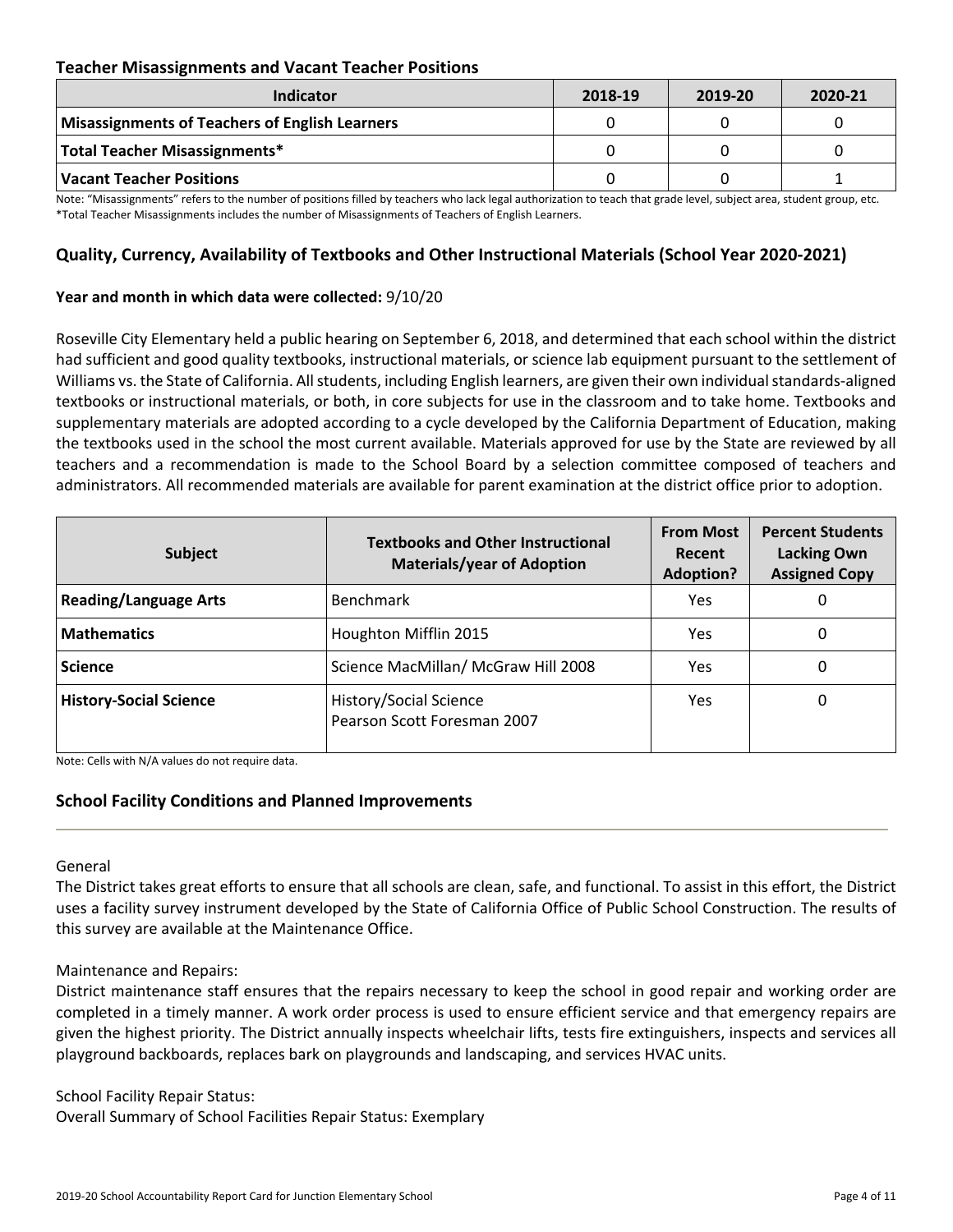The inspection included a check of possible gas leaks, mechanical systems, interior and exterior doors and windows, interior surface areas, structural damage, electrical, playground equipment, and hazardous materials. In all areas this school passed inspection.

Cleaning Process and Schedule:

The District has adopted cleaning standards for all schools in the District. The principal works daily with the custodial staff to develop cleaning schedules to ensure a clean and safe school.

Deferred Maintenance Budget: The District participates in the State School Deferred Maintenance Program, which provides state matching funds on a dollar-for-dollar basis, to assist school districts with expenditures for major repairs or replacement of existing school building components. Typically, this includes roofing, plumbing, heating, air conditioning, electrical systems, interior or exterior painting, and floor systems. Since 2008-2009 the State has suspended the program due to State Budget Reductions. The District still maintains its own program.

## **School Facility Good Repair Status**

Using the **most recently collected** FIT data (or equivalent), provide the following:

- Determination of repair status for systems listed
- Description of any needed maintenance to ensure good repair
- The year and month in which the data were collected
- The rate for each system inspected
- The overall rating

#### **Year and month of the most recent FIT report:** 10/2020

| <b>System Inspected</b>                                                              | <b>Rating</b> | <b>Repair Needed and Action Taken or Planned</b> |
|--------------------------------------------------------------------------------------|---------------|--------------------------------------------------|
| <b>Systems: Gas Leaks,</b><br><b>Mechanical/HVAC, Sewer</b>                          | Good          |                                                  |
| <b>Interior: Interior Surfaces</b>                                                   | Fair          |                                                  |
| <b>Cleanliness: Overall Cleanliness,</b><br>Pest/ Vermin Infestation                 | Good          |                                                  |
| <b>Electrical: Electrical</b>                                                        | Good          |                                                  |
| <b>Restrooms/Fountains: Restrooms,</b><br>Sinks/Fountains                            | Good          |                                                  |
| <b>Safety: Fire Safety, Hazardous</b><br><b>Materials</b>                            | Good          |                                                  |
| <b>Structural: Structural Damage,</b><br><b>Roofs</b>                                | Good          |                                                  |
| <b>External: Playground/School</b><br>Grounds, Windows/<br><b>Doors/Gates/Fences</b> | Good          |                                                  |
| <b>Overall Rating</b>                                                                | Exemplary     |                                                  |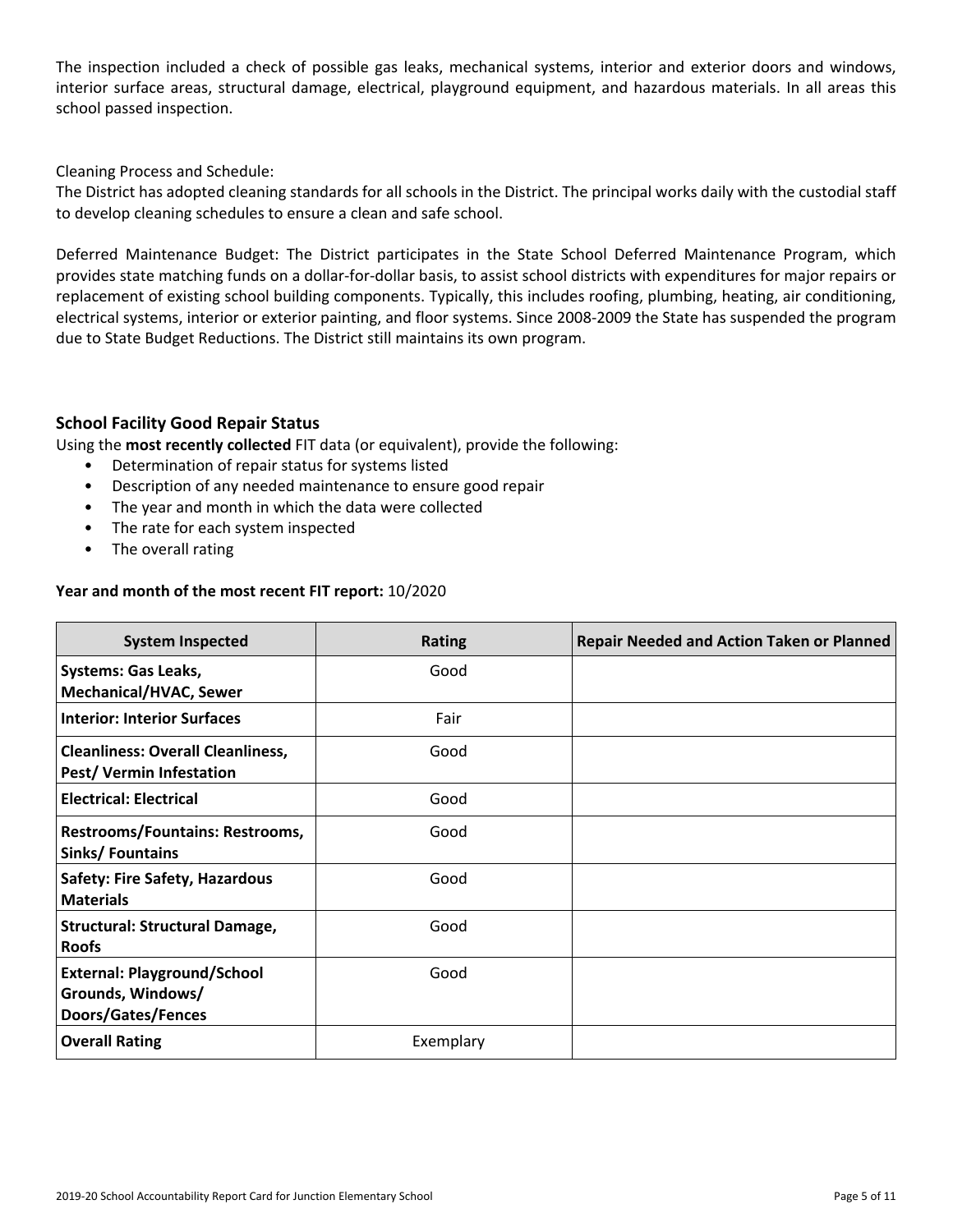# **B. Pupil Outcomes**

## **State Priority: Pupil Achievement**

The SARC provides the following information relevant to the State priority: Pupil Achievement (Priority 4):

- **Statewide assessments** (i.e., California Assessment of Student Performance and Progress [CAASPP] System, which includes the Smarter Balanced Summative Assessments for students in the general education population and the California Alternate Assessments [CAAs] for English language arts/literacy [ELA] and mathematics given in grades three through eight and grade eleven. Only eligible students may participate in the administration of the CAAs. CAAs items are aligned with alternate achievement standards, which are linked with the Common Core State Standards [CCSS] for students with the most significant cognitive disabilities); and
- The percentage of students who have successfully completed courses that satisfy the requirements for entrance to the University of California and the California State University, or career technical education sequences or programs of study.

## **CAASPP Test Results in ELA and Mathematics for All Students Grades Three through Eight and Grade Eleven**

## **Percentage of Students Meeting or Exceeding the State Standard**

| <b>Subject</b>                                                             | <b>School</b><br>2018-19 | <b>School</b><br>2019-20 | <b>District</b><br>2018-19 | <b>District</b><br>2019-20 | <b>State</b><br>2018-19 | <b>State</b><br>2019-20 |
|----------------------------------------------------------------------------|--------------------------|--------------------------|----------------------------|----------------------------|-------------------------|-------------------------|
| <b>English Language Arts/Literacy</b><br>$\frac{1}{2}$ (grades 3-8 and 11) | 81                       | N/A                      | 65                         | N/A                        | 50                      | N/A                     |
| <b>Mathematics</b><br>$\sqrt{grades}$ 3-8 and 11)                          | 71                       | N/A                      | 53                         | N/A                        | 39                      | N/A                     |

Note: Cells with N/A values do not require data.

Note: The 2019-2020 data are not available. Due to the COVID-19 pandemic, Executive Order N-30-20 was issued which waived the requirement for statewide testing for the 2019-2020 school year.

Note: Percentages are not calculated when the number of students tested is ten or less, either because the number of students in this category is too small for statistical accuracy or to protect student privacy.

Note: ELA and mathematics test results include the Smarter Balanced Summative Assessment and the CAA. The "Percent Met or Exceeded" is calculated by taking the total number of students who met or exceeded the standard on the Smarter Balanced Summative Assessment plus the total number of students who met the standard (i.e., achieved Level 3-Alternate) on the CAAs divided by the total number of students who participated in both assessments.

## **CAASPP Test Results in ELA by Student Group Grades Three through Eight and Grade Eleven (School Year 2019-2020)**

| <b>Student Group</b>                       | <b>Total</b><br><b>Enrollment</b> | <b>Number</b><br><b>Tested</b> | Percent<br><b>Tested</b> | Percent<br><b>Not</b><br><b>Tested</b> | Percent<br>Met or<br><b>Exceeded</b> |
|--------------------------------------------|-----------------------------------|--------------------------------|--------------------------|----------------------------------------|--------------------------------------|
| <b>All Students</b>                        | N/A                               | N/A                            | N/A                      | N/A                                    | N/A                                  |
| <b>Male</b>                                | N/A                               | N/A                            | N/A                      | N/A                                    | N/A                                  |
| Female                                     | N/A                               | N/A                            | N/A                      | N/A                                    | N/A                                  |
| <b>Black or African American</b>           | N/A                               | N/A                            | N/A                      | N/A                                    | N/A                                  |
| American Indian or Alaska Native           | N/A                               | N/A                            | N/A                      | N/A                                    | N/A                                  |
| Asian                                      | N/A                               | N/A                            | N/A                      | N/A                                    | N/A                                  |
| <b>Filipino</b>                            | N/A                               | N/A                            | N/A                      | N/A                                    | N/A                                  |
| <b>Hispanic or Latino</b>                  | N/A                               | N/A                            | N/A                      | N/A                                    | N/A                                  |
| <b>Native Hawaiian or Pacific Islander</b> | N/A                               | N/A                            | N/A                      | N/A                                    | N/A                                  |
| White                                      | N/A                               | N/A                            | N/A                      | N/A                                    | N/A                                  |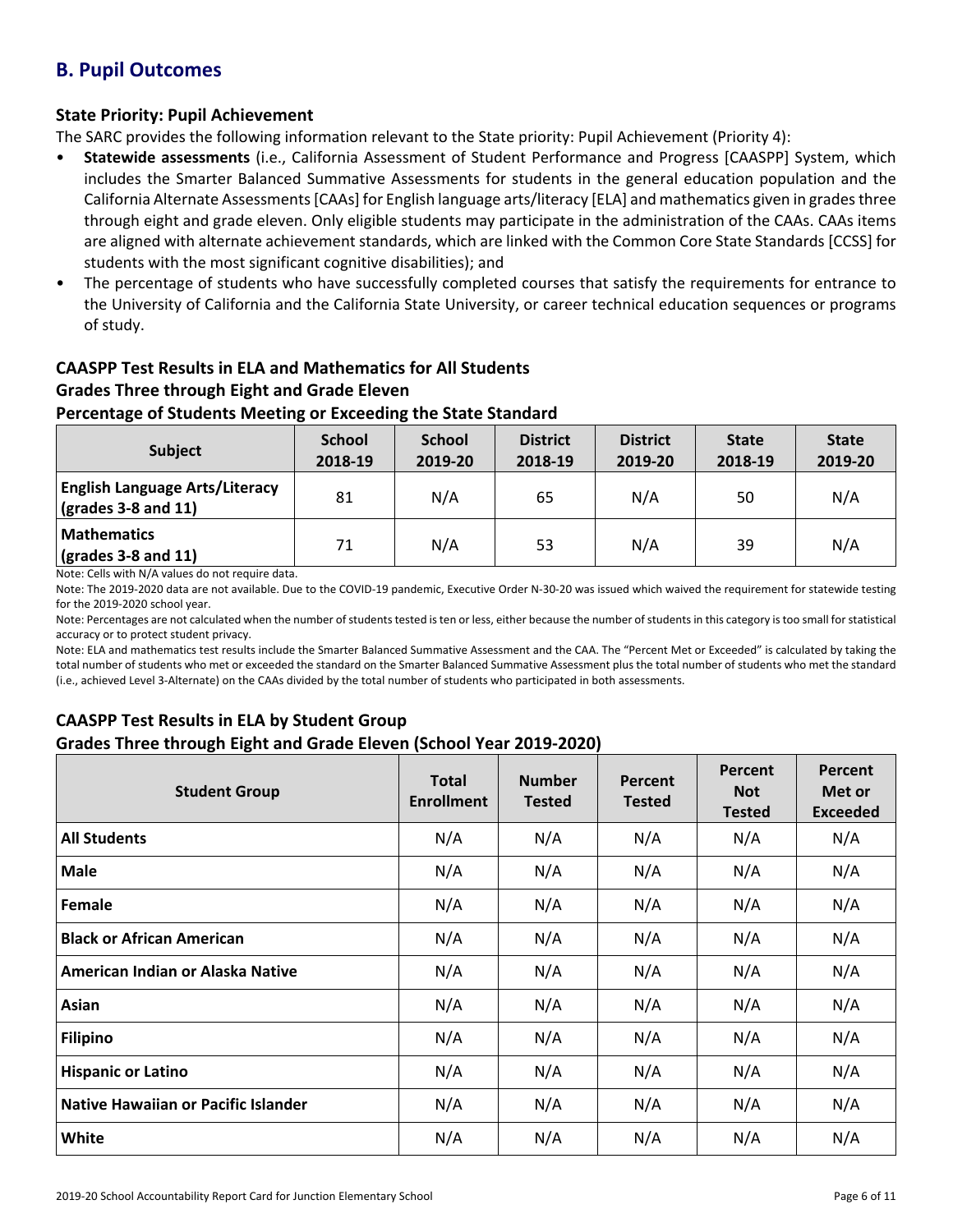| <b>Student Group</b>                                 | <b>Total</b><br><b>Enrollment</b> | <b>Number</b><br><b>Tested</b> | Percent<br><b>Tested</b> | Percent<br><b>Not</b><br><b>Tested</b> | Percent<br>Met or<br><b>Exceeded</b> |
|------------------------------------------------------|-----------------------------------|--------------------------------|--------------------------|----------------------------------------|--------------------------------------|
| <b>Two or More Races</b>                             | N/A                               | N/A                            | N/A                      | N/A                                    | N/A                                  |
| <b>Socioeconomically Disadvantaged</b>               | N/A                               | N/A                            | N/A                      | N/A                                    | N/A                                  |
| <b>English Learners</b>                              | N/A                               | N/A                            | N/A                      | N/A                                    | N/A                                  |
| <b>Students with Disabilities</b>                    | N/A                               | N/A                            | N/A                      | N/A                                    | N/A                                  |
| <b>Students Receiving Migrant Education Services</b> | N/A                               | N/A                            | N/A                      | N/A                                    | N/A                                  |
| <b>Foster Youth</b>                                  | N/A                               | N/A                            | N/A                      | N/A                                    | N/A                                  |
| <b>Homeless</b>                                      | N/A                               | N/A                            | N/A                      | N/A                                    | N/A                                  |

Note: Cells with N/A values do not require data.

Note: The 2019-2020 data are not available. Due to the COVID-19 pandemic, Executive Order N-30-20 was issued which waived the requirement for statewide testing for the 2019-2020 school year.

## **CAASPP Test Results in Mathematics by Student Group Grades Three through Eight and Grade Eleven (School Year 2019-2020)**

| <b>Student Group</b>                                 | <b>Total</b><br><b>Enrollment</b> | <b>Number</b><br><b>Tested</b> | Percent<br><b>Tested</b> | Percent<br><b>Not</b><br><b>Tested</b> | Percent<br>Met or<br><b>Exceeded</b> |
|------------------------------------------------------|-----------------------------------|--------------------------------|--------------------------|----------------------------------------|--------------------------------------|
| <b>All Students</b>                                  | N/A                               | N/A                            | N/A                      | N/A                                    | N/A                                  |
| <b>Male</b>                                          | N/A                               | N/A                            | N/A                      | N/A                                    | N/A                                  |
| Female                                               | N/A                               | N/A                            | N/A                      | N/A                                    | N/A                                  |
| <b>Black or African American</b>                     | N/A                               | N/A                            | N/A                      | N/A                                    | N/A                                  |
| American Indian or Alaska Native                     | N/A                               | N/A                            | N/A                      | N/A                                    | N/A                                  |
| Asian                                                | N/A                               | N/A                            | N/A                      | N/A                                    | N/A                                  |
| <b>Filipino</b>                                      | N/A                               | N/A                            | N/A                      | N/A                                    | N/A                                  |
| <b>Hispanic or Latino</b>                            | N/A                               | N/A                            | N/A                      | N/A                                    | N/A                                  |
| <b>Native Hawaiian or Pacific Islander</b>           | N/A                               | N/A                            | N/A                      | N/A                                    | N/A                                  |
| White                                                | N/A                               | N/A                            | N/A                      | N/A                                    | N/A                                  |
| <b>Two or More Races</b>                             | N/A                               | N/A                            | N/A                      | N/A                                    | N/A                                  |
| <b>Socioeconomically Disadvantaged</b>               | N/A                               | N/A                            | N/A                      | N/A                                    | N/A                                  |
| <b>English Learners</b>                              | N/A                               | N/A                            | N/A                      | N/A                                    | N/A                                  |
| <b>Students with Disabilities</b>                    | N/A                               | N/A                            | N/A                      | N/A                                    | N/A                                  |
| <b>Students Receiving Migrant Education Services</b> | N/A                               | N/A                            | N/A                      | N/A                                    | N/A                                  |
| <b>Foster Youth</b>                                  | N/A                               | N/A                            | N/A                      | N/A                                    | N/A                                  |
| <b>Homeless</b>                                      | N/A                               | N/A                            | N/A                      | N/A                                    | N/A                                  |

Note: Cells with N/A values do not require data.

Note: The 2019-2020 data are not available. Due to the COVID-19 pandemic, Executive Order N-30-20 was issued which waived the requirement for statewide testing for the 2019-2020 school year.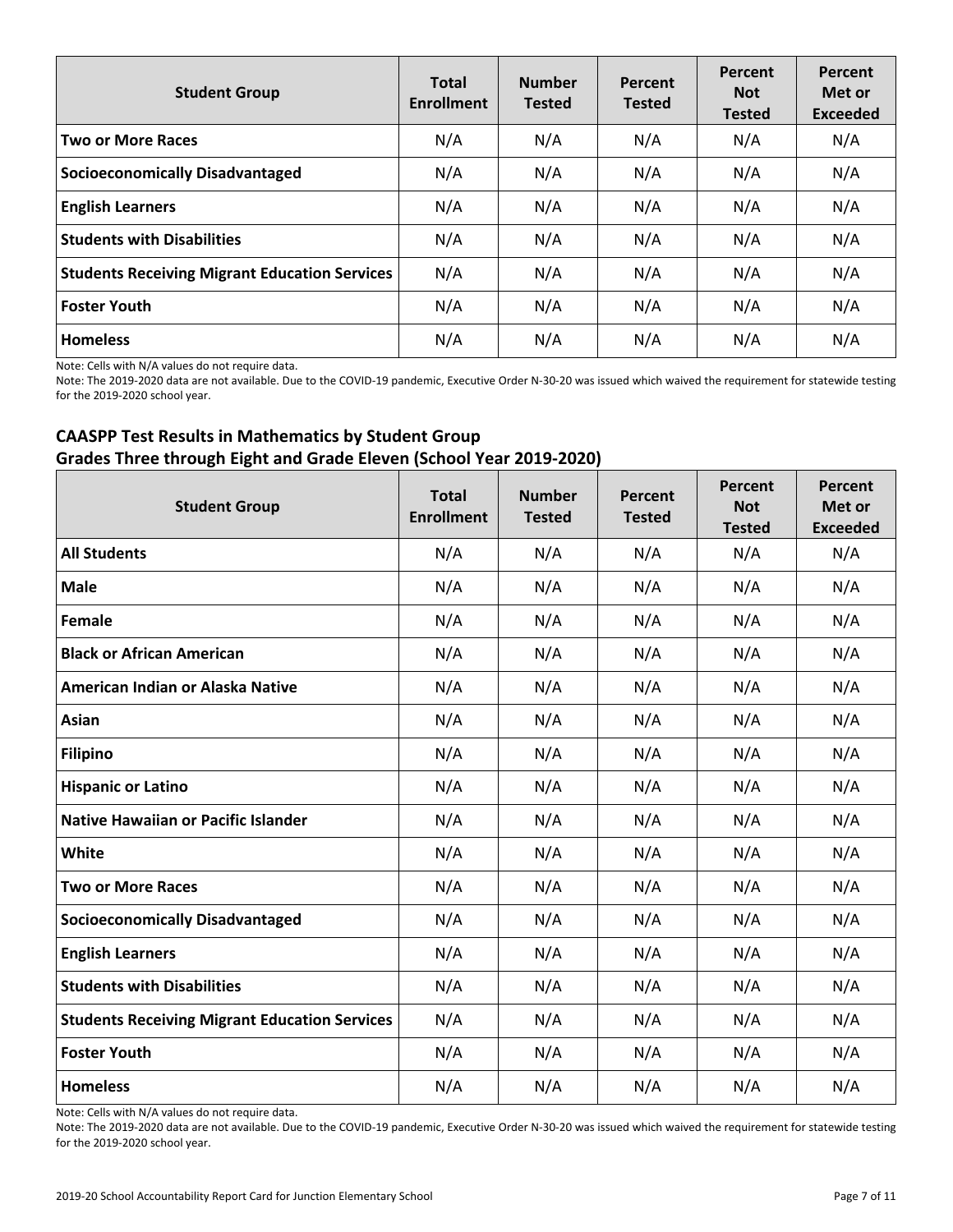## **CAASPP Test Results in Science for All Students Grades Five, Eight, and High School Percentage of Students Meeting or Exceeding the State Standard**

| . .                                   |                          |                          |                            |                            |                         |                         |
|---------------------------------------|--------------------------|--------------------------|----------------------------|----------------------------|-------------------------|-------------------------|
| <b>Subject</b>                        | <b>School</b><br>2018-19 | <b>School</b><br>2019-20 | <b>District</b><br>2018-19 | <b>District</b><br>2019-20 | <b>State</b><br>2018-19 | <b>State</b><br>2019-20 |
| Science (grades 5, 8 and high school) | 53                       | N/A                      | 46                         | N/A                        | 30                      | N/A                     |

Note: Cells with N/A values do not require data.

Note: The 2019-2020 data are not available. Due to the COVID-19 pandemic, Executive Order N-30-20 was issued which waived the requirement for statewide testing for the 2019-2020 school year.

Note: The new California Science Test (CAST) was first administered operationally in the 2018-2019 school year.

## **State Priority: Other Pupil Outcomes**

The SARC provides the following information relevant to the State priority: Other Pupil Outcomes (Priority 8):

Pupil outcomes in the subject areas of physical education.

## **California Physical Fitness Test Results (School Year 2019-2020)**

| Grade Level | <b>Percentage of Students</b><br><b>Meeting Four of Six</b><br><b>Fitness Standards</b> | <b>Percentage of Students</b><br><b>Meeting Five of Six</b><br><b>Fitness Standards</b> | <b>Percentage of Students</b><br><b>Meeting Six of Six</b><br><b>Fitness Standards</b> |  |
|-------------|-----------------------------------------------------------------------------------------|-----------------------------------------------------------------------------------------|----------------------------------------------------------------------------------------|--|
|             | N/A                                                                                     | N/A                                                                                     | N/A                                                                                    |  |
|             | N/A                                                                                     | N/A                                                                                     | N/A                                                                                    |  |
| q           | N/A                                                                                     | N/A                                                                                     | N/A                                                                                    |  |

Note: Cells with N/A values do not require data.

Note: The 2019–2020 data are not available. Due to the COVID-19 pandemic, Executive Order N-56-20 was issued which waived the requirement to administer the physical fitness performance test for the 2019–2020 school year.

## **C. Engagement**

## **State Priority: Parental Involvement**

The SARC provides the following information relevant to the State priority: Parental Involvement (Priority 3):

• Efforts the school district makes to seek parent input in making decisions for the school district and each school site

## **Opportunities for Parental Involvement (School Year 2020-2021)**

Parents are encouraged to maintain an active role in all aspects of their child's educational program. Volunteers are an essential part of an effective education program, and we invite all parents to become actively involved at Junction. There are many opportunities for parents to volunteer in the classroom, support their child's education at home through extended learning opportunities, and volunteer and participate in school events. Parents are also encouraged to participate in the School Site Council, English Language Advisory Committee, and Parent Teacher Club. Our Parent Teacher Club organizes several family events throughout the year, which bring our school community together.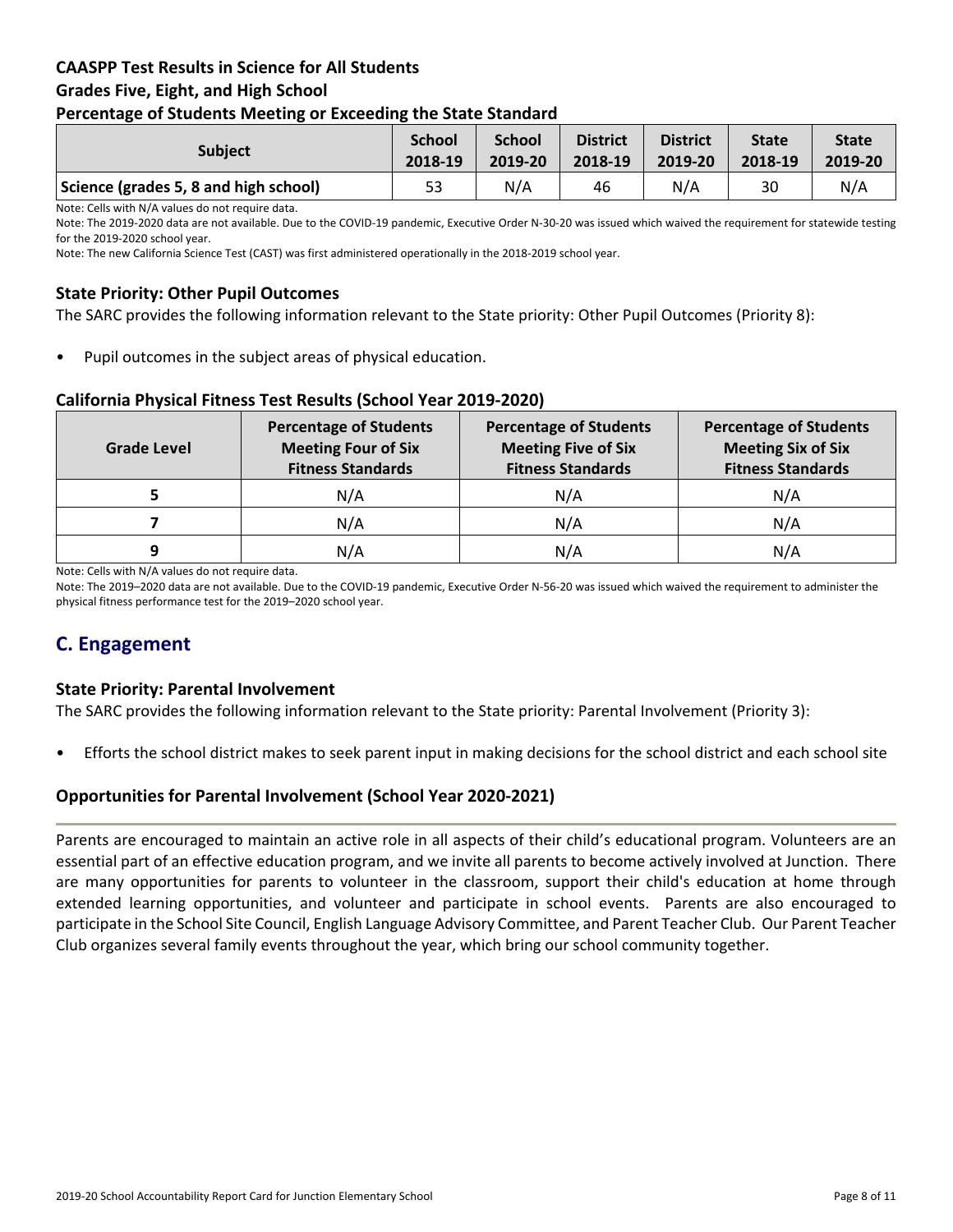## **State Priority: School Climate**

The SARC provides the following information relevant to the State priority: School Climate (Priority 6):

- Pupil suspension rates;
- Pupil expulsion rates; and
- Other local measures on the sense of safety.

## **Suspensions and Expulsions**

#### **(data collected between July through June, each full school year respectively)**

| Rate               | <b>School</b><br>2017-18 | <b>School</b><br>2018-19 | <b>District</b><br>2017-18 | <b>District</b><br>2018-19 | <b>State</b><br>2017-18 | <b>State</b><br>2018-19 |
|--------------------|--------------------------|--------------------------|----------------------------|----------------------------|-------------------------|-------------------------|
| <b>Suspensions</b> | 0.9                      | 0.3                      |                            | 2.4                        | 3.5                     | 3.5                     |
| <b>Expulsions</b>  | 0.0                      | 0.0                      | 0.1                        | 0.0                        | 0.1                     | 0.1                     |

## **Suspensions and Expulsions for School Year 2019-2020 Only**

## **(data collected between July through February, partial school year due to the COVID-19 pandemic)**

| Rate               | <b>School</b><br>2019-20 | <b>District</b><br>2019-20 | <b>State</b><br>2019-20 |
|--------------------|--------------------------|----------------------------|-------------------------|
| <b>Suspensions</b> |                          | 1.3                        |                         |
| <b>Expulsions</b>  |                          |                            |                         |

Note: The 2019-2020 suspensions and expulsions rate data are not comparable to prior year data because the 2019-2020 school year is a partial school year due to the COVID-19 crisis. As such, it would be inappropriate to make any comparisons in rates of suspensions and expulsions in the 2019-2020 school year compared to prior years.

## **School Safety Plan (School Year 2020-2021)**

Our School Safety Plan is reviewed annually. Our School Safety Plan includes a Crisis Response Plan. We conduct safety drills on a regular basisto prepare students and staff in the event of an emergency. Parents have an opportunity to review and provide input on our plan through the School Site Council. Staff receive training on the plan annually and receive feedback following each drill. Staff have an opportunity to review and provide input on the plan through our site Safety Committee.

## **D. Other SARC Information**

The information in this section is required to be in the SARC but is not included in the state priorities for LCFF.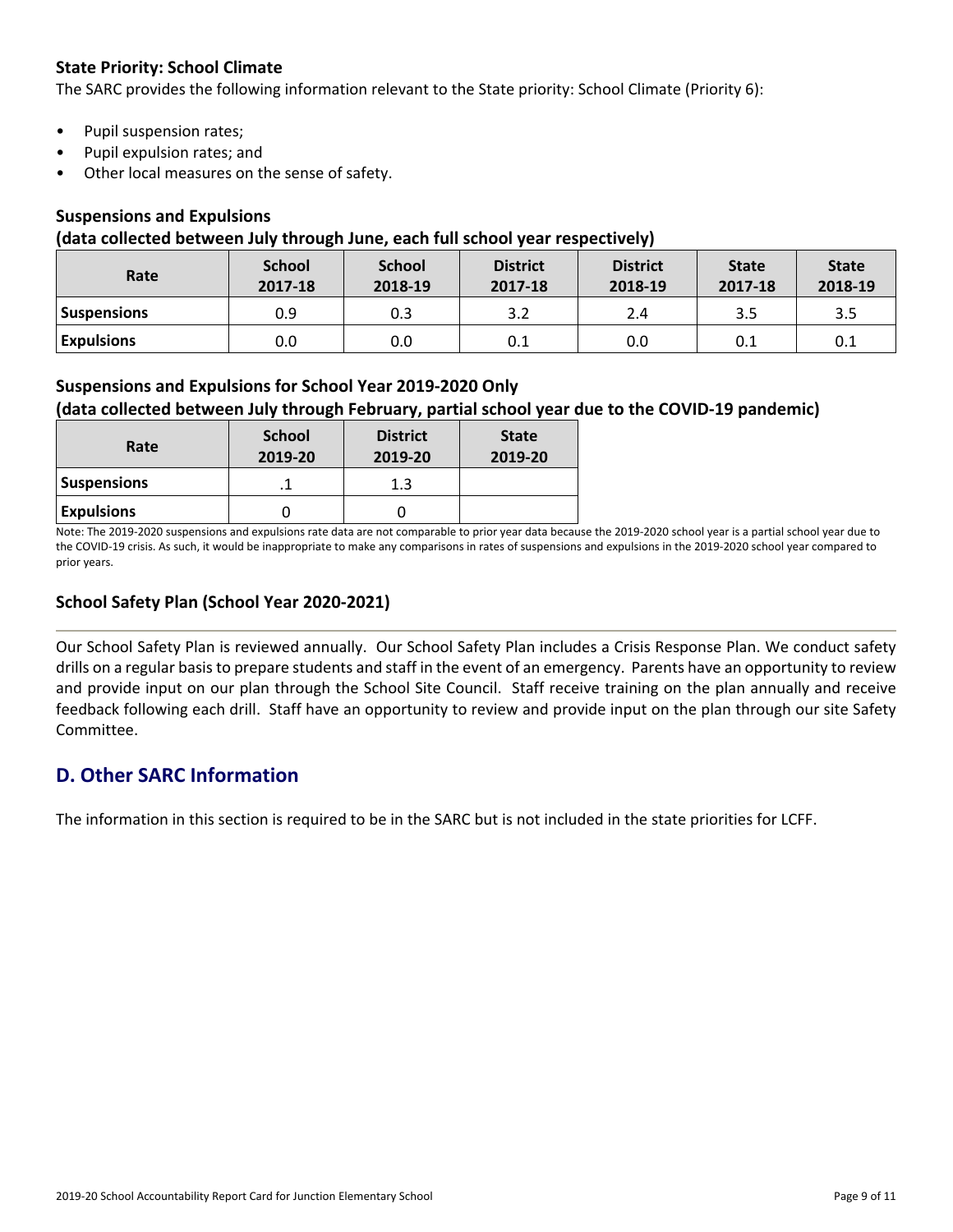## **Average Class Size and Class Size Distribution (Elementary)**

| Grade<br>Level | Average<br><b>Class</b><br><b>Size</b> | # of<br><b>Size</b><br>$1 - 20$ | # of<br> Classes* Classes* Classes* <br><b>Size</b><br>$21 - 32$ | # of<br><b>Size</b><br>$33+$ | Average <br><b>Class</b><br><b>Size</b> | 2017-18 2017-18 2017-18 2017-18 2018-19 2018-19 2018-19 2018-19 2019-20 2019-20 2019-20 2019-20 2019-20<br># of<br> Classes* Classes* Classes* <br><b>Size</b><br>$1 - 20$ | # of<br><b>Size</b><br>21-32 | # of<br><b>Size</b><br>$33+$ | Average<br><b>Class</b><br><b>Size</b> | # of<br> Classes* Classes* Classes*<br><b>Size</b><br>$1 - 20$ | # of<br><b>Size</b><br>21-32 | # of<br><b>Size</b><br>$33+$ |
|----------------|----------------------------------------|---------------------------------|------------------------------------------------------------------|------------------------------|-----------------------------------------|----------------------------------------------------------------------------------------------------------------------------------------------------------------------------|------------------------------|------------------------------|----------------------------------------|----------------------------------------------------------------|------------------------------|------------------------------|
| К              | 20                                     | 24                              | 6                                                                |                              | 22                                      |                                                                                                                                                                            | 31                           | 26                           | 27                                     |                                                                | 6                            | $\mathbf{1}$                 |
|                | 24                                     |                                 | 30                                                               |                              | 24                                      |                                                                                                                                                                            | 24                           |                              | 28                                     |                                                                | 24                           | $\mathbf{1}$                 |
| $\mathbf{2}$   | 24                                     |                                 | 30                                                               |                              | 25                                      |                                                                                                                                                                            | 30                           |                              | 24                                     | 24                                                             | $\mathbf{1}$                 | 6                            |
| 3              | 25                                     |                                 | 30                                                               |                              | 25                                      |                                                                                                                                                                            | 30                           |                              | 26                                     | 6                                                              | 30                           | 1                            |
| 4              | 33                                     |                                 |                                                                  | 24                           | 34                                      |                                                                                                                                                                            |                              | 18                           | 35                                     |                                                                | 24                           | 1                            |
| 5.             | 33                                     |                                 | 12                                                               | 12                           | 34                                      |                                                                                                                                                                            |                              | 30                           | 36                                     |                                                                | 18                           | $\mathbf{1}$                 |
| Other**        |                                        |                                 |                                                                  |                              |                                         |                                                                                                                                                                            |                              |                              | 3                                      | 1                                                              |                              |                              |

\*Number of classes indicates how many classes fall into each size category (a range of total students per class).

\*\* "Other" category is for multi-grade level classes.

## **Ratio of Pupils to Academic Counselor (School Year 2019-2020)**

| TH.<br>비니다           | Ratio |
|----------------------|-------|
| Academic Counselors* |       |

\*One full time equivalent (FTE) equals one staff member working full time; one FTE could also represent two staff members who each work 50 percent of full time.

## **Student Support Services Staff (School Year 2019-2020)**

| <b>Title</b>                                                         | Number of FTE*<br><b>Assigned to School</b> |
|----------------------------------------------------------------------|---------------------------------------------|
| <b>Counselor (Academic, Social/Behavioral or Career Development)</b> |                                             |
| Library Media Teacher (Librarian)                                    |                                             |
| Library Media Services Staff (Paraprofessional)                      |                                             |
| Psychologist                                                         |                                             |
| <b>Social Worker</b>                                                 |                                             |
| <b>Nurse</b>                                                         |                                             |
| <b>Speech/Language/Hearing Specialist</b>                            | 1.7                                         |
| <b>Resource Specialist (non-teaching)</b>                            |                                             |
| <b>Other</b>                                                         | 0.6                                         |

\*One Full Time Equivalent (FTE) equals one staff member working full time; one FTE could also represent two staff members who each work 50 percent of full time.

## **Expenditures Per Pupil and School Site Teacher Salaries (Fiscal Year 2018-2019)**

| Level                                                | <b>Total</b><br><b>Expenditures</b><br><b>Per Pupil</b> | <b>Expenditures</b><br><b>Per Pupil</b><br>(Restricted) | <b>Expenditures</b><br><b>Per Pupil</b><br>(Unrestricted) | Average<br><b>Teacher</b><br><b>Salary</b> |
|------------------------------------------------------|---------------------------------------------------------|---------------------------------------------------------|-----------------------------------------------------------|--------------------------------------------|
| <b>School Site</b>                                   | \$9,644                                                 | \$2,673                                                 | \$7,006                                                   | \$86,010                                   |
| <b>District</b>                                      | N/A                                                     | N/A                                                     | \$7,557                                                   | \$85,382                                   |
| <b>Percent Difference - School Site and District</b> | N/A                                                     | N/A                                                     | $-7.6$                                                    | 0.7                                        |
| <b>State</b>                                         | N/A                                                     | N/A                                                     | \$7,750                                                   | \$84,183                                   |
| <b>Percent Difference - School Site and State</b>    | N/A                                                     | N/A                                                     | $-10.1$                                                   | 2.1                                        |